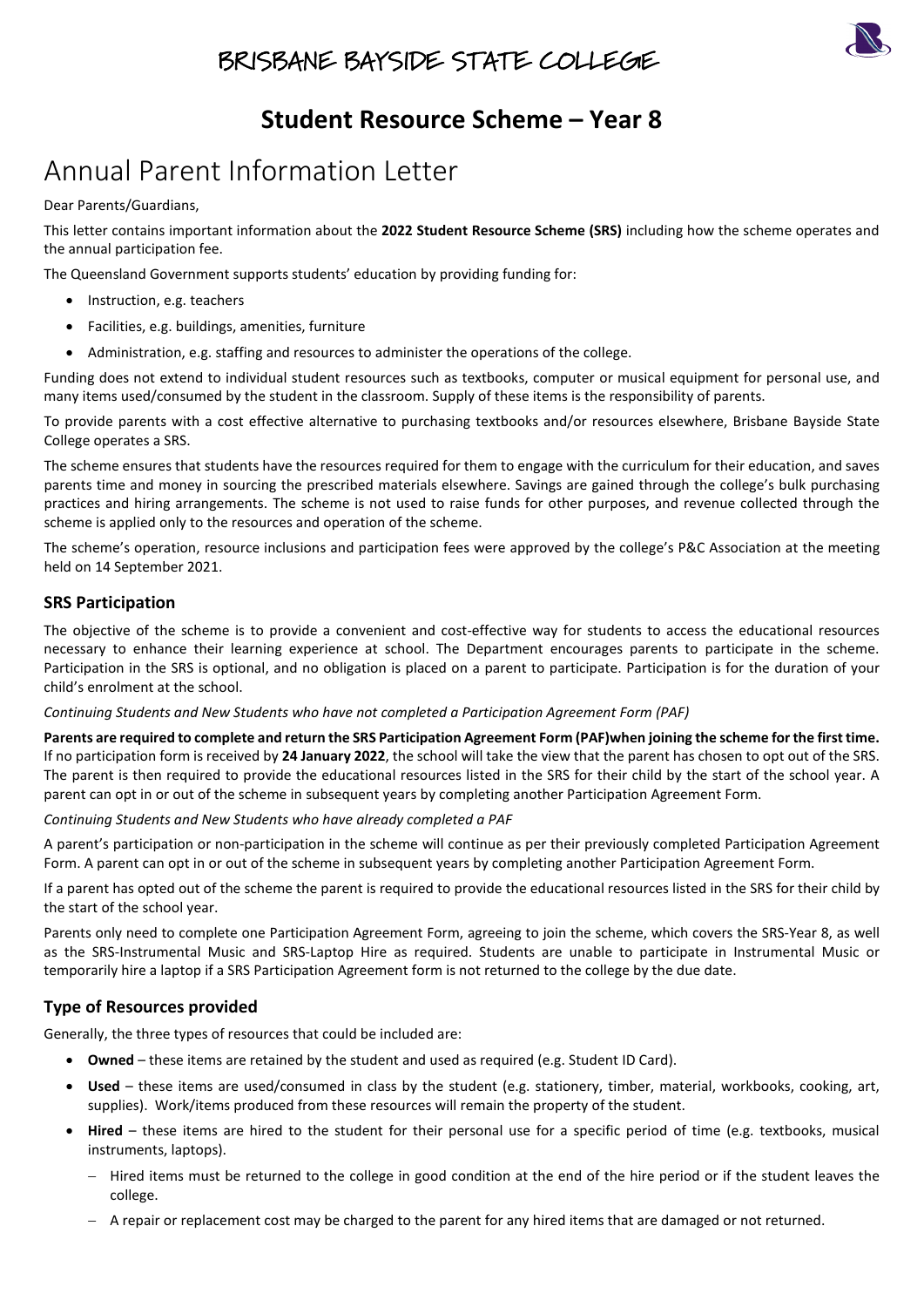

### **The SRS Participation Fee**

The **'SRS - Year 8' is a Flat Fee SRS** that covers the cost of the General Items, the Core Subjects and the Elective Rotations. If you are not satisfied that the SRS fee represents good value for money based on the inclusions, as outlined in the 'SRS - Year 8 Summarised Costs' form, you may choose not to participate in the SRS. If you choose not to participate, you will be provided with a detailed list of resources that you will need to provide for the student.

### **The Textbook and Resource Allowance**

The Department of Education provides a Textbook and Resource Allowance (TRA) to assist parents with the cost of textbooks and other education resources for eligible Years 7 to 12 students. For those students who are eligible to receive the TRA, the TRA will be applied to reduce the cost of participation in the SRS. Information on the TRA can be found on the department's website [\(https://education.qld.gov.au/about-us/budgets-funding-grants/grants/parents-and-students/textbook-resource-allowance\)](https://education.qld.gov.au/about-us/budgets-funding-grants/grants/parents-and-students/textbook-resource-allowance).

| Year level     | <b>TRA Rate</b> |
|----------------|-----------------|
| Years 7 to 10  | \$136           |
| Years 11 to 12 | \$295           |

### **The SRS Fee and Payment**

The SRS – Year 8 Fee is summarised below. The SRS Fee is the cost of the SRS, less the TRA, less the cost the college will subsidise. The subsidy is to make the cost even more affordable for the parent and replaces the discount for prepayment offered in previous years.

| Cost of SRS | TRA.                          | College to Subsidise | <b>SRS Fee Due</b> |
|-------------|-------------------------------|----------------------|--------------------|
| \$562.80    | \$136.00<br><b>The Common</b> | \$101.80             | \$325.00           |

Payment options include a single payment for the full year's fee or term instalments. Parents wishing to pay in instalments must email the complete[d Payment Plan Form](https://brisbanebaysidesc.eq.edu.au/supportandresources/formsanddocuments/documents/payments/payment-plan.pdf) to [finance@brisbanebaysidesc.eq.edu.au.](mailto:finance@brisbanebaysidesc.eq.edu.au) The SRS Flat Fee of \$325 will be invoiced in early February and can be paid in full or in three instalments, as detailed on the [Payment Plan Form.](https://brisbanebaysidesc.eq.edu.au/supportandresources/formsanddocuments/documents/payments/payment-plan.pdf) The three instalments are as follows: Term 1: \$125 Term 2: \$100 Term 3: \$100

Any unpaid invoices will be managed according to the department's [Debt Management Procedure](https://ppr.qed.qld.gov.au/pp/debt-management-procedure) and may result in the student being excluded from the scheme and/or from participating in non-curricular activities until payment is made.

## **Financial Hardship**

Parents experiencing financial hardship who are currently participating or wish to participate in the SRS should contact the college to discuss available options in confidence.

#### **Payment Method**

SRS payments can be made by BPOINT/QParent, EFTPOS (Credit/Debit Card), Centrepay.

- When paying by BPOINT, please use the Customer Reference Number (CRN) and invoice number printed on the invoice received from the college. If unsure of the CRN, please contact the college. For more information on BPOINT go to [https://brisbanebaysidesc.eq.edu.au/supportandresources/formsanddocuments/documents/payments/bpoint-how-to-use.pdf](https://brisbanebaysidesc.eq.edu.au/supportandresources/formsanddocuments/documents/payments/bpoint-how-to.pdf)
- Payment may be made through the QParents portal using a credit card. Payment will be directed from the QParents portal to BPOINT where relevant outstanding invoice information may be selected.
- Centrepay Deductions are available to pay the SRS fees. Use Centrepay to make regular deductions from your Centrelink payment. Centrepay is a voluntary and easy payment option available to Centrelink customers. Go to [humanservices.gov.au/centrepay](https://www.humanservices.gov.au/individuals/services/centrelink/centrepay) for more information on how to set up your Centrepay deductions.

#### **Contact Us**

For all queries regarding the SRS and its inclusions, payments and payment plans, please contact the Finance Officer:

Paula Hewitt Finance Officer Email: [finance@brisbanebaysidesc.eq.edu.au](mailto:finance@brisbanebaysidesc.eq.edu.au?subject=SRS%20-%20Payment/Payment%20Plan%20Query) Phone: 3895 5340

**Parents who have not yet completed a Participation Agreement Form are reminded to complete and return it as soon as possible or before the due date**, **24 January 2022.**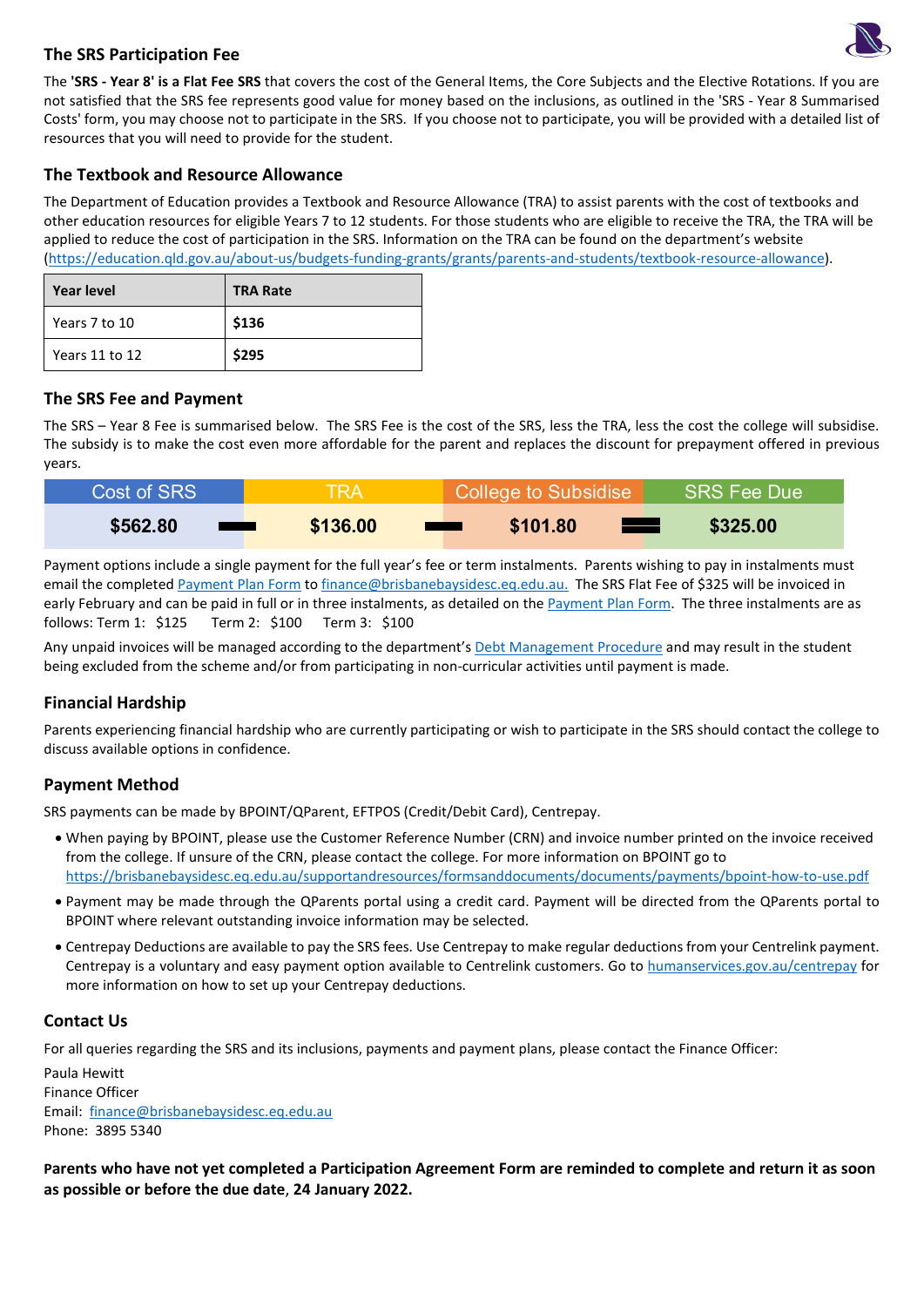

# BRISBANE BAYSIDE STATE COLLEGE

# Other SRS Fees

OTHER SRS FEES - Enter the cost of any additional SRS fee you will be using in the Other SRS Fee Due Column below:

| <b>Other SRS</b>                     | <b>SRS Fee</b> | <b>Other SRS Fee Due</b> |  |
|--------------------------------------|----------------|--------------------------|--|
| <b>Instrumental Music Hire</b>       | \$150          | \$0.00                   |  |
| <b>Instrumental Music Levy</b>       | \$50           | \$0.00                   |  |
| Instrumental Music Maintenance Fee * | \$35           | \$0.00                   |  |
| Laptop Hire Fee - Semester           | \$200          | \$0.00                   |  |
| Laptop Hire Fee - Annual             | \$400          | \$0.00                   |  |
| <b>TOTAL OTHER SRS FEES DUE</b>      |                | \$0.00                   |  |

## \* Percussion Instruments Only

For Parent Information regarding the other SRS details and costs please use the following links:

- [Instrumental Music](https://brisbanebaysidesc.eq.edu.au/SupportAndResources/FormsAndDocuments/Documents/Student-resource-scheme/instrumental-music-scheme-parent-information-letter.pdf)
- [Laptop Hire](https://brisbanebaysidesc.eq.edu.au/SupportAndResources/FormsAndDocuments/Documents/Student-resource-scheme/laptop-hire-scheme-parent-information-letter.pdf)

PLEASE NOTE: BBSC has a BYOD policy, but for parents that are not able to purchase a computer outright, there is the option to hire for the short term.

# SRS FEES – Flat and Other Fees Calculated

If the Fees for subjects to be studied are entered in the two Fee sections above, the total Fees to be paid are listed below.

| <b>L OTHER SRS FEES DUE</b>                                                                                                                                                                                                                                                         | \$0.00                    |  |  |  |
|-------------------------------------------------------------------------------------------------------------------------------------------------------------------------------------------------------------------------------------------------------------------------------------|---------------------------|--|--|--|
| sion Instruments Only                                                                                                                                                                                                                                                               |                           |  |  |  |
| nt Information regarding the other SRS details and costs please use the following links:<br><b>Instrumental Music</b><br><b>Laptop Hire</b><br>NOTE: BBSC has a BYOD policy, but for parents that are not able to purchase a computer outright, there<br>o hire for the short term. |                           |  |  |  |
| <b>FEES</b> – Flat and Other Fees Calculated<br>es for subjects to be studied are entered in the two Fee sections above, the total Fees to be paid are list                                                                                                                         |                           |  |  |  |
| <b>TOTAL SRS FEES</b>                                                                                                                                                                                                                                                               | <b>TOTAL SRS FEES DUE</b> |  |  |  |
| Year 8 - SRS Flat Fee                                                                                                                                                                                                                                                               | \$325.00                  |  |  |  |
| <b>Instrumental Music Fees</b>                                                                                                                                                                                                                                                      | \$0.00                    |  |  |  |
| Laptop Hire                                                                                                                                                                                                                                                                         | \$0.00                    |  |  |  |
| <b>TOTAL FEES DUE</b>                                                                                                                                                                                                                                                               | \$325.00                  |  |  |  |

The SRS Flat Fee will be invoiced in Term 1, Week 3 (or upon enrolment) and will be due 30 days after the date of invoice. Other SRS fees will be invoiced after application and will be due 30 days after the date of invoice.

Instalment Plans can also be negotiated by completing th[e Payment Plan form](https://brisbanebaysidesc.eq.edu.au/supportandresources/formsanddocuments/documents/payments/payment-plan.pdf) and returning it by email to [finance@brisbanebaysidesc.eq.edu.au](mailto:finance@brisbanebaysidesc.eq.edu.au?subject=SRS%20-%20Payment/Payment%20Plan%20Query) .

PLEASE NOTE: If a student changes subjects or leaves the college, some charges are not refundable where they relate to payments for specialised resources.

There will be additional charges for: Sports, Camps, Excursions, Performances and Competitions.